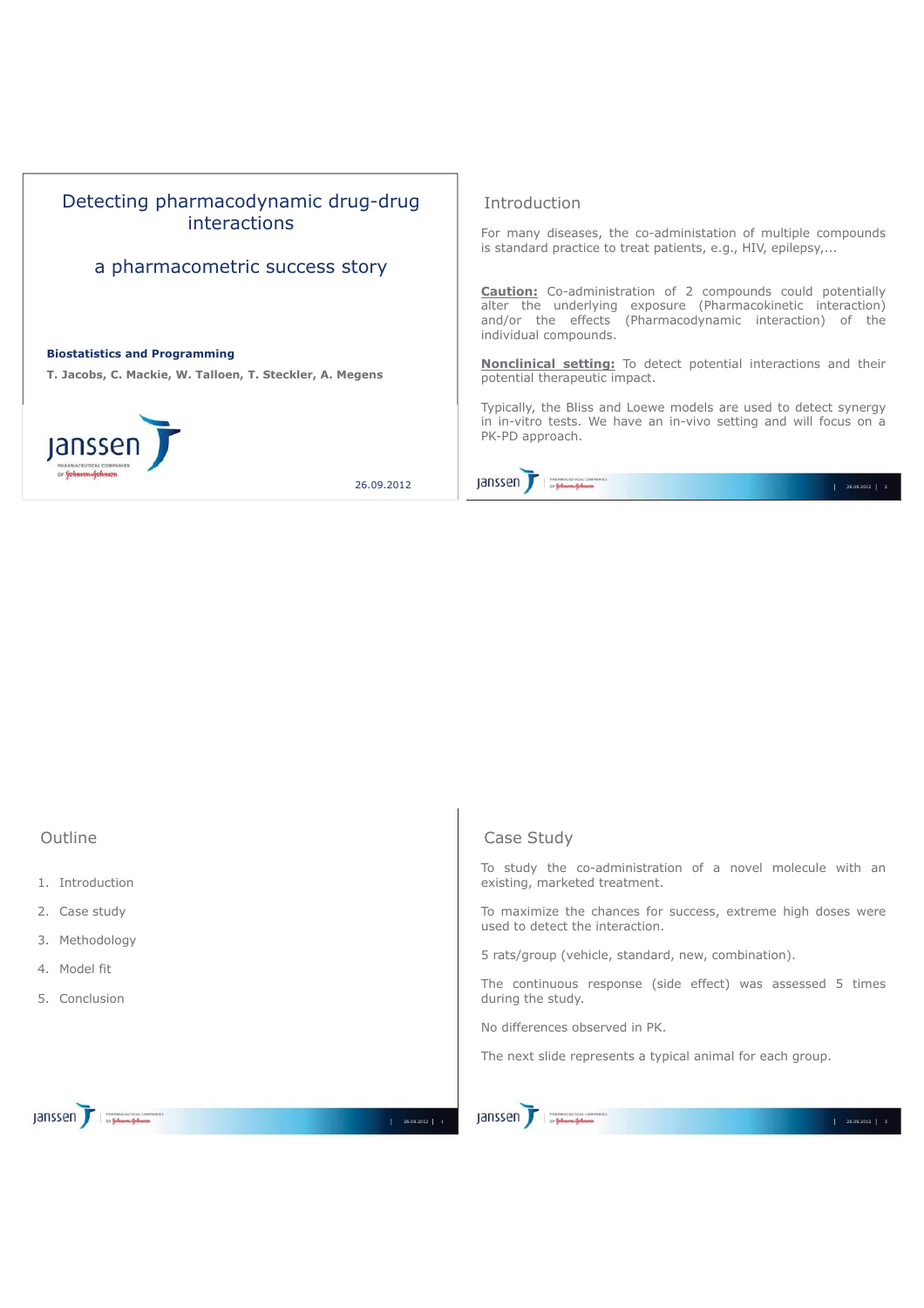

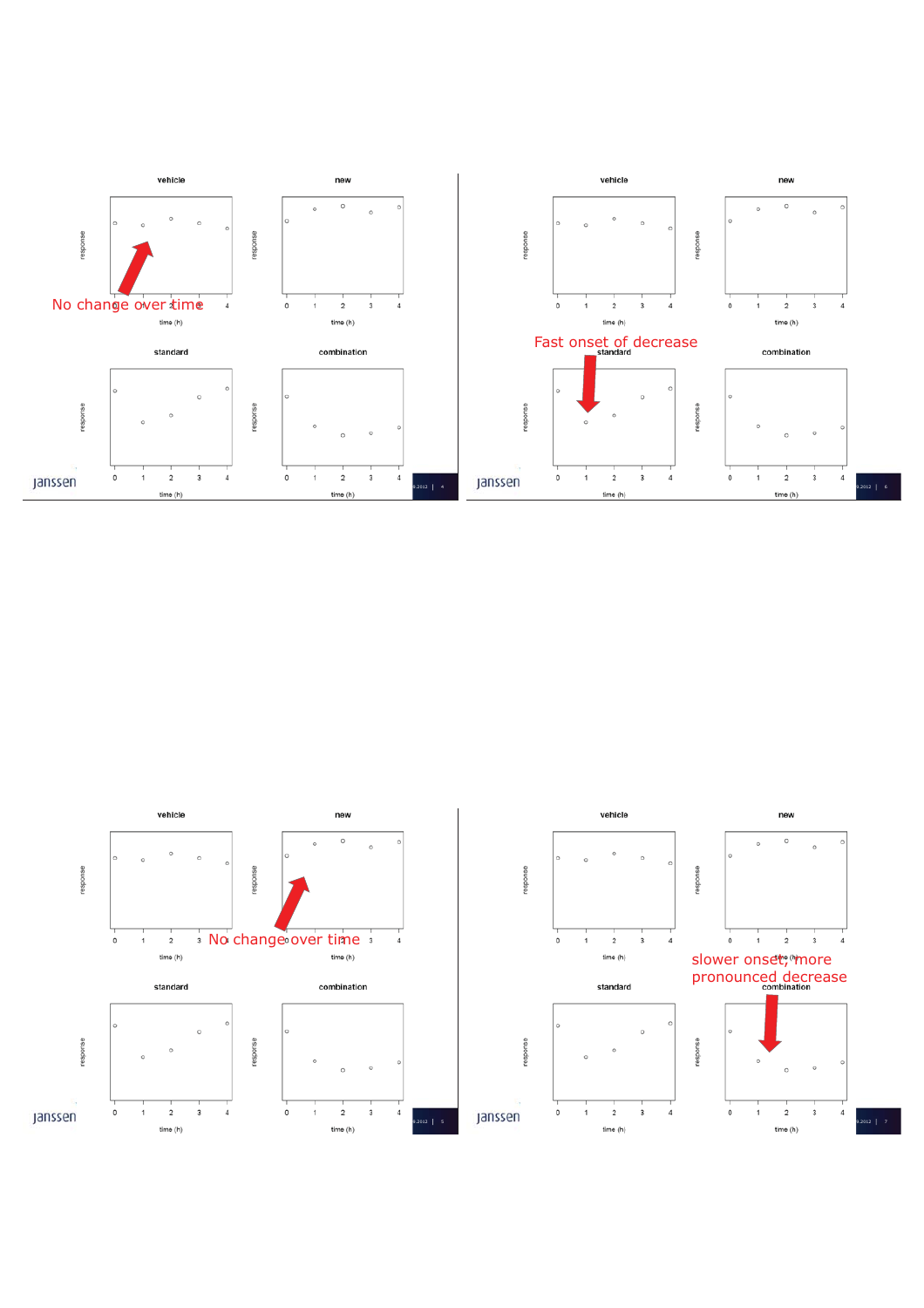## Methodology

A meta-analysis is performed by combining the data with the historical dose-response data for the standard compound.

The response is modeled with a turnover model:

$$
\frac{dR_{ijk}}{dt} = k_{in} \left( 1 - \frac{I_{max}C_{v_{ij}}}{EC_{50_k} + C_{v_{ij}}} \right) - k_{out}R_{ijk}
$$

where we assume that a virtual conc-time profile of the old compound drives the effect

$$
c_{ij}(t) = \frac{Dk_a}{V_f(k_a - k_e)} \left( \exp(-k_e t) - \exp(-k_a t) \right)
$$

Assumptions:

- $-V_f$ =1 (normalization factor);  $k_a$ =exp(5) because confounding with  $k_{out}$
- Combinatory treatment is assumed to affect only  $EC_{50}$ : the  $EC_{50}$  of the standard compound is modified in the presence of the new compound



# Model prediction: a shift in potency in this study?



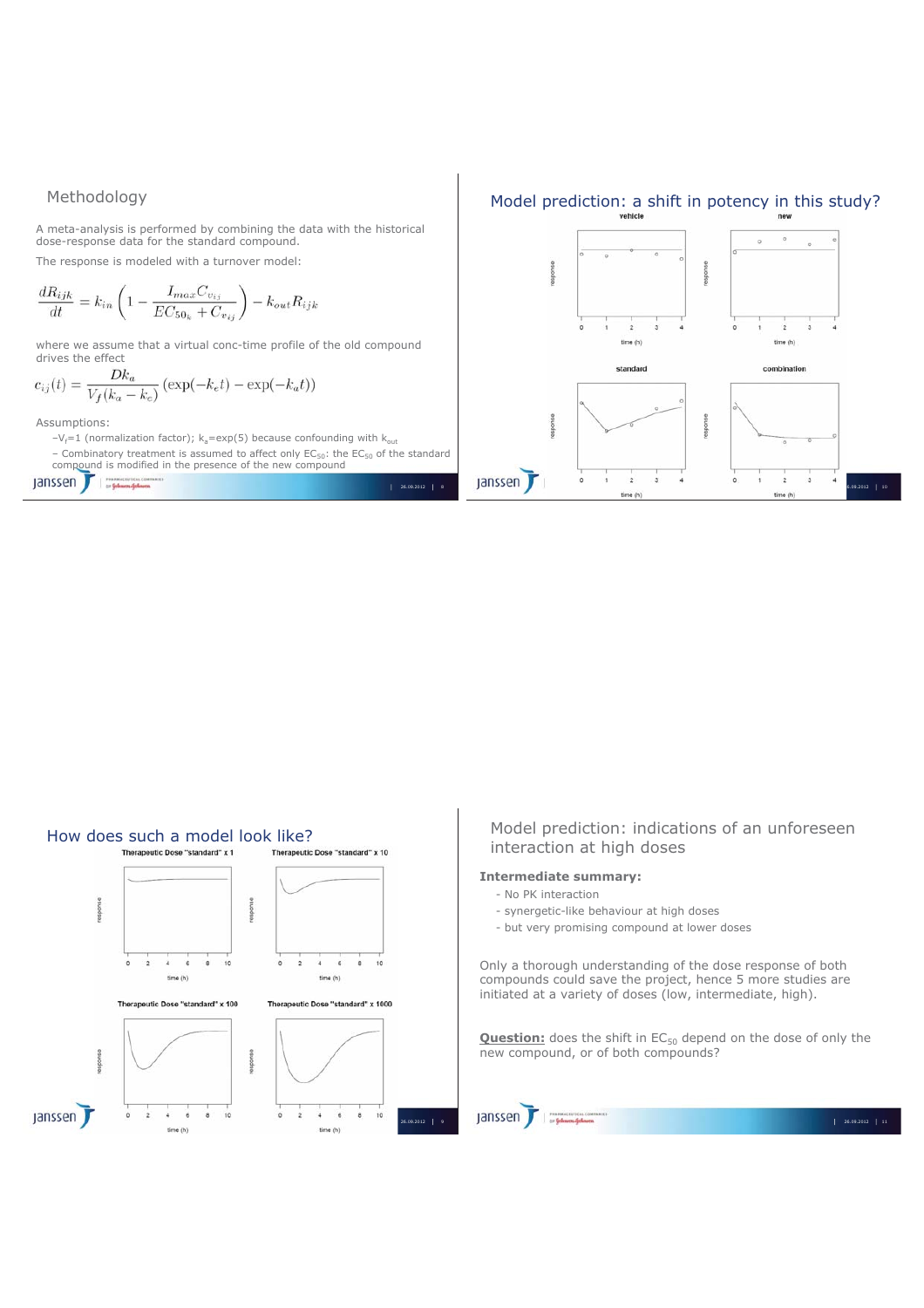### Methodology

How to implement to combination treatment in  $EC_{50}$ ?

```
Additive effect:
EC<sub>50</sub>= 1 + (exp(β D<sub>new</sub>) -1) 1<sub>new</sub>
Multiplicative effect:
EC<sub>50</sub>= 1 + (exp(β D<sub>new</sub>D<sub>stand</sub>) -1) 1<sub>new</sub>
```
**Note:** EC<sub>50</sub> for "standard" only is confounded with the virtual plasma concentration time profile. It is therefore not estimated explicitly. The impact of "new" (and combination) is estimated.

Janssen T

janssen

#### Results: Multiplicity model

Likelihood difference is 124.905, hence multiplicity model is far more likely to explain the data: The PD interaction depends on both doses.

#### **Parameter interpretation:**

- A dose and time dependent change is estimated with the model, with a maximum attainable (asymptotic) decrease of exp(-1.97)/(1+exp(-1.97))=12%.
- Dose-dependent change in virtual potency is a factor exp(-0.0147 *Dnew Dstand*)

Maximum effect as a function of dose of the Maximum effect as a function of dose of standard compound: Additive model standard compound: Multiplicity model 0mg new<br>middle dose new<br>high dose new 0mg new<br>middle dose new high dose new esponse change of effect<br>Construction<br>Construction<br>Construction Underprediction Enormous effect No effect of effect 500 1000  $\overline{5}$  $10$ 50 100 500 1000  $\overline{5}$ 10 50 100 janssen ) **Janssen** fold increase therapeutic dose standard compound fold increase therapeutic dose standard compound